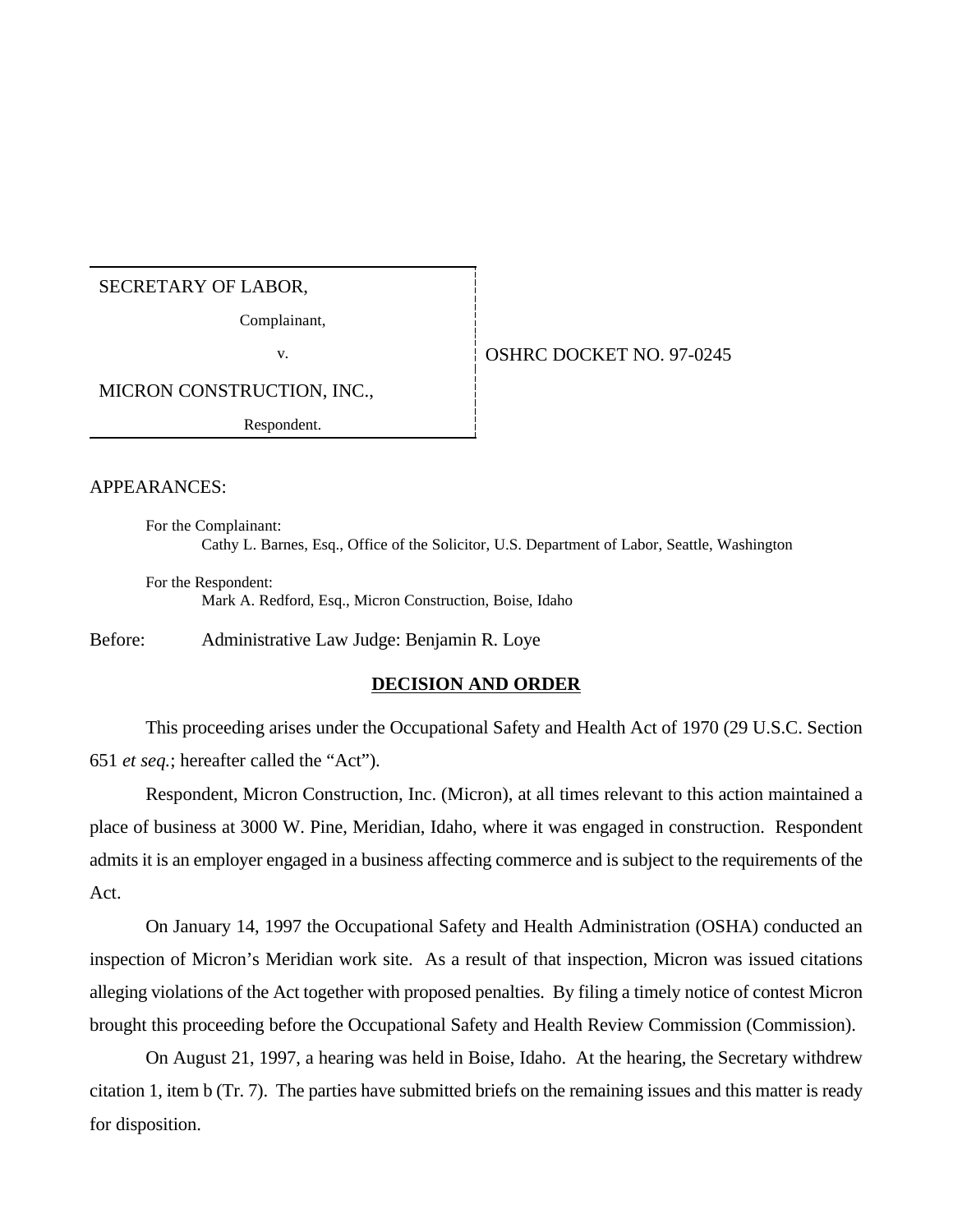## **Alleged Violations**

Citation 1, item 1 alleges:

29 CAR 1926.95(a): Personal protective equipment was not used as the manufacturer intended.

(a) At 3000 Pine, in Meridian, ID: A subcontractor's employee attached his lanyard to the cable of another subcontractor's employee's self-retracting life line while they both were working approximately 40 feet above the ground. The action exposed both employees to injury in the event that one of them fell.

Citation 1, item 2 alleges:

29 CFR 1926.105(a): Safety nets were not provided when workplaces were more than 25 feet above the ground or water surface, or other surface(s) where the use of ladders, scaffolds, catch platforms, temporary floors, safety lines, or safety belts was impractical:

(a) At 3000 Pine in Meridian, ID: A subcontractor's employee was using a one lanyard fall protection system when bolting perlins to a beam exposing himself to approximately a 40 foot fall when he moved to a new work position.

Citation 1, item 3 alleges:

29 CFR  $1926.453(b)(2)(v)$ : A body belt and lanyard was not attached to the boom or basket when working from an aerial lift:

(a) At 3000 Pine I (sic) Meridian: A subcontractor's employee was working in a JLG aerial lift and did not have his lanyard attached to the hardened point, exposing himself to approximately a 16 foot fall to the frozen ground below.

# *Facts*:

Micron is a construction management organization (Tr. 146). Its own employees were not involved in the incidents on which the citations were based; the alleged violations were committed by employees of Micron's structural steel subcontractor, Hansen & Rice (Hansen). The facts of those violations are not seriously disputed. Hansen was cited for the same violations that are at issue in this matter, and paid the fines assessed by the Secretary (Tr. 76).

**Employee 1, items 1 and 2.** On January 14, 1997, OSHA Compliance Officer(s) Virgle Howell and Steve Gossman observed a Hansen employee on the steel at the Meridian site, approximately 40 feet above the ground (Tr. 23, 25, 27). The employee had a single lanyard attached to his safety belt;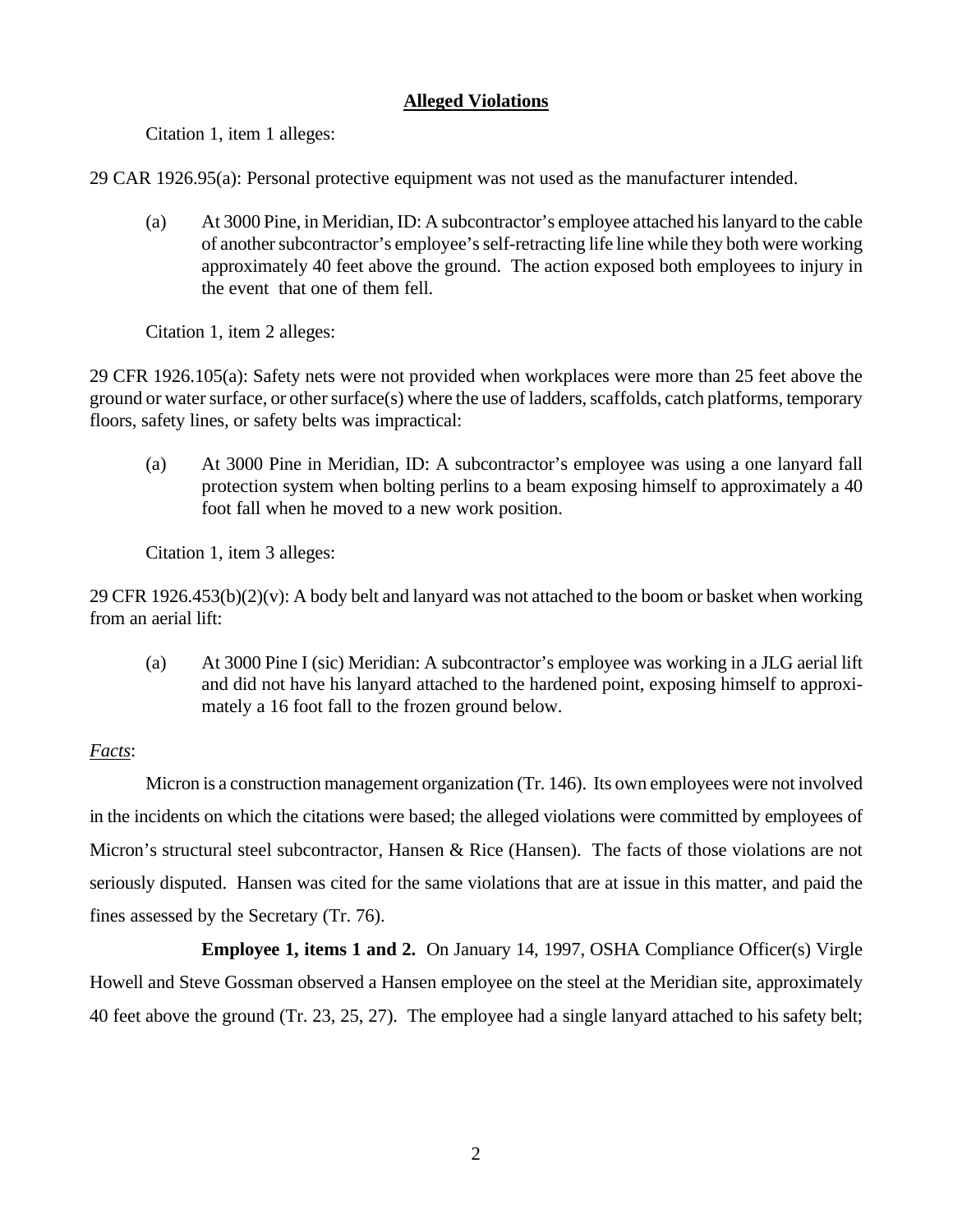the lanyard was attached to the retractable lifeline of another steel worker  $(Tr. 23, 219)^1$ . The parties agree that that two lanyards or a retractable lifeline are required to provide 100% fall protection for steel workers moving on the steel (Tr. 76). It is undisputed that the manufacturer prohibits the practice of tying off two lanyards to a single retractable lanyard (Tr. 24-25).

**Employee 2, item 3.** A Hansen employee was observed riding in the basket of an aerial lift 16 feet above the ground without having attached his lanyard to the boom basket (Tr. 41-43, 64, 160).

**Knowledge.** Ronald Hatch, Micron's safety director, testified that Micron develops a comprehensive safety program for each of its projects (Tr. 143; Exh. R-4). The project specific program that was included in Hansen's contract with Micron explained Micron's 100% fall protection policy for employees working six or more feet above the ground, and specifically stated that the 100% policy was applicable to steel erection (Tr. 144-45; Exh. R-4, p. 5). Micron expected their subcontractors to have their own safety programs in addition to the Micron program, and did ascertain that Hansen had such a program  $(Tr. 146).$ <sup>2</sup> Under the terms of their contract, Micron had the right to stop work in the event that Hansen failed to take timely action to correct any safety deficiencies discovered (Tr. 169). Micron further had the right to terminate the contract for repeated violations (Tr. 170).

Micron discussed fall protection with Hansen at pre-construction meetings on December 12, 1996 and January 3, 1997 (Tr. 155-56). Micron suggested substituting retractable lanyards for a two lanyard system, to facilitate tying off 100% of the time (Tr. 177).

Micron did not assign a full time safety person to the Meridian job; however, either Hatch or another Micron safety technician, Fred Grimes, visited the project every day there was steel erection activity going on (Tr. 185-88). A project manager, the project engineer, the project superintendent and assistant superintendent were on site full time (Tr. 189). Hatch testified that he and other members of Micron management observed Hansen employees working from aerial lifts prior to the cited incident; all such employees were tied off (Tr. 175). During the steel work Hatch observed, steel workers moved on the steel with two lanyards or with a retractable life line (Tr. 179).

<sup>&</sup>lt;sup>1</sup> Micron speculates that employee 1 was tied off to a perlin when CO Howell arrived on the site, and only clipped on to the retractable when confused by the CO's questions, yelled up to him from the ground (Tr. 235). No evidence was submitted in support of this theory. No Micron personnel were present during this portion of the inspection, and nothing in the CO's videotape supports Micron's contention.

 $2$  At the hearing, Complainant elicited contradictory testimony regarding Hansen's safety program, gleaned from the CO's interviews with Hansen employees. Such evidence is hearsay, not subject to the exception provided at Fed. R. Evid. 801(d)(2)(D), which applies only to statements of agents of a party opponent. Respondent properly objected to the admission of all hearsay testimony, and such testimony is excluded.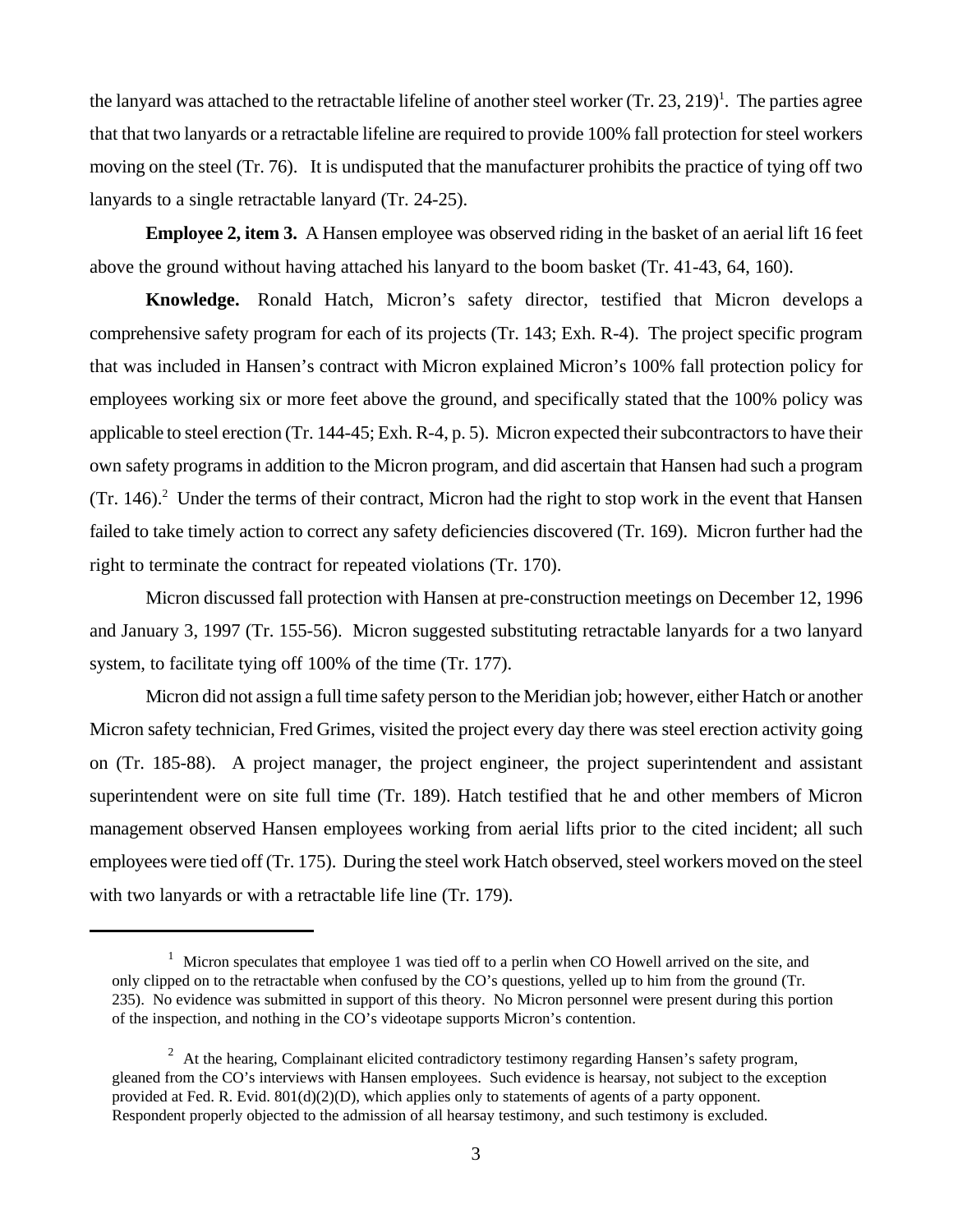During the inspection, John Schafer, the project superintendent, was in Micron's construction trailer working on a meeting schedule (Tr. 217-18). Schafer had made some walk-throughs that day (Tr. 224), but had not seen any Hansen employees on the steel with a single lanyard (Tr. 37). Nor had he observed the Hansen employee in the man basket (Tr. 44). Schafer testified that Owen Shirley, the assistant superintendent, also conducted walk-throughs of the site, but was at lunch at the time of the OSHA inspection (Tr. 221-22).

#### *Discussion*

The sole issue in this case is whether the Secretary established Micron's knowledge of the cited violations.<sup>3</sup> In order to prove a violation of section  $5(a)(2)$  of the Act, the Secretary must show, by a preponderance of the evidence, that the cited employer either knew or could have known of the condition with the exercise of reasonable diligence. *See, e.g., Walker Towing Corp.*, 14 BNA OSHC 2072, 2074, 1991-93 CCH OSHD ¶29239, p. 39,157 (No. 87-1359, 1991). The evidence establishes that Micron was not present during, and had no actual knowledge of the cited conditions. Complainant, however, maintains that Micron had constructive knowledge in that it failed to exercise due diligence in anticipating the cited hazard and preventing its occurrence. *See; Frank Swidzinski Co.,* 9 BNA OSHC 1230, 1233, 1981 CCH OSHD ¶25,129, p. 31,032 (No. 76-4627, 1981). This judge does not agree.

Complainant introduced no evidence suggesting that Micron failed to exercise due diligence in its oversight of Hansen's fall protection program. To the contrary, the evidence shows that Micron took an active role in investigating Hansen's safety program and suggesting improvements to assure that 100% fall protection would be provided. Micron monitored Hansen's performance on the work site, and found it to be satisfactory. Nothing in the record suggests that Micron was on notice that closer supervision was required to assure Hansen's compliance with its fall protection policy.

Complainant argues that two Hansen employees were simultaneously exposed to fall hazards, suggesting lax enforcement of the 100% fall protection policy. This judge declines to infer from these two transitory violations that Hansen's employees committed such infractions routinely, which conduct would have put Micron on notice of problems with Hansen's enforcement of its fall protection policy. In the absence of notice that Hansen's employees were disregarding fall protection policies, due diligence did not require Micron to duplicate the safety efforts of its subcontractor, whose duty it is to closely supervise its

<sup>&</sup>lt;sup>3</sup> Micron maintains that OSHA did not have probable cause to conduct the inspection which resulted in the citations at issue. Probable cause is required to procure a warrant in cases where an employer refuses OSHA entry to its work site. No showing of probable cause is required in a consensual inspection. Micron does not claim that this inspection was non-consensual. Probable cause, therefore, is not at issue.